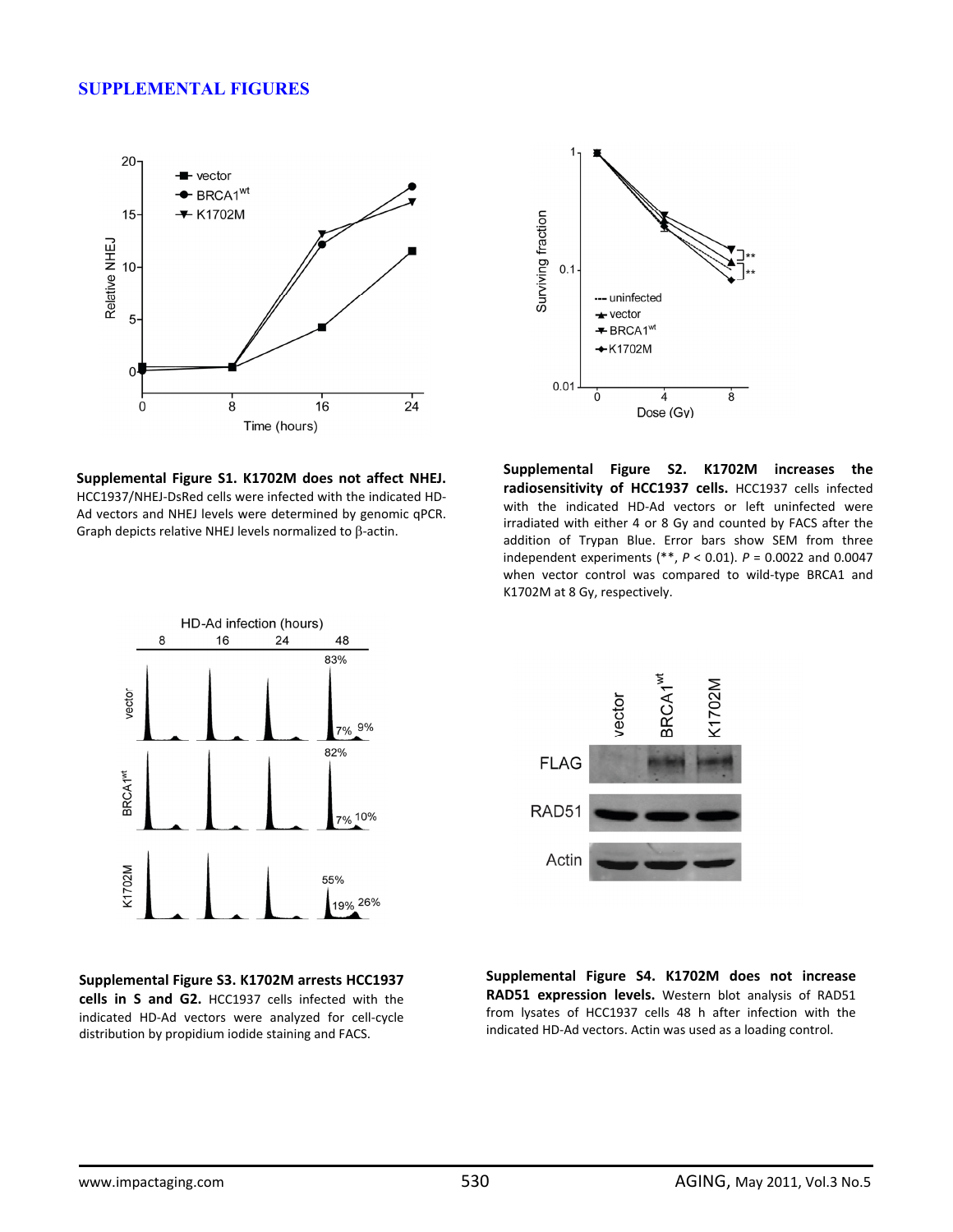# **SUPPLEMENTAL TABLE**

**Supplemental Table S1. Pathologist's analysis of human breast cancer tissue sections.**

### **RAD51**

| ID | <b>Germline</b><br><b>BRCA1</b> | <b>Nuclear</b><br>benign | <b>Nuclear</b><br>malignant | Cytoplasm<br>benign | Cytoplasm<br>malignant | <b>Comments</b>                                                 |
|----|---------------------------------|--------------------------|-----------------------------|---------------------|------------------------|-----------------------------------------------------------------|
|    | status                          |                          |                             |                     |                        |                                                                 |
| 49 | R1443X                          | $2+$                     | $1+$                        | $2 - 3 +$           | $2+$                   | Previous biopsy related changes and<br>fat necrosis excluded    |
| 35 | M1775R                          | $2+$                     | $2+$                        | $1+$                | $2+$                   | Macrophages and fat necrosis<br>excluded (previous biopsy site) |
| 15 | negative                        | <b>NA</b>                | $2+$                        | <b>NA</b>           | $2+$                   | Only DCIS, no benign and no<br>invasive carcinoma               |
|    | negative                        | $1+$                     | $1+$                        | $2+$                | $1+$                   | Focal sclerosing adenosine; edge<br>effect avoided              |
| 23 | C64G                            | <b>NA</b>                | $2 - 3 +$                   | <b>NA</b>           | $2 - 3 +$              | No benign breast in section                                     |
| 57 | $943$ ins $10$                  | $1+$                     | $1+$                        | $1 - 2 +$           | $1 - 2 +$              | Edge effect excluded                                            |

### **RPA**

| ID | <b>Germline</b><br><b>BRCA1</b><br>status | <b>Nuclear</b><br>benign | <b>Nuclear</b><br>malignant | Cytoplasm<br>benign | Cytoplasm<br>malignant | <b>Comments</b>                                                 |
|----|-------------------------------------------|--------------------------|-----------------------------|---------------------|------------------------|-----------------------------------------------------------------|
| 49 | R1443X                                    | $1+$                     | $2+$                        | $\theta$            | $\Omega$               | Previous biopsy related changes and<br>fat necrosis excluded    |
| 35 | M1775R                                    | $2+$                     | $3+$                        | $\Omega$            | $\Omega$               | Macrophages and fat necrosis<br>excluded (previous biopsy site) |
| 15 | negative                                  | $2+$                     | $3+$                        | $\Omega$            | $\Omega$               | Only DCIS, no benign and no<br>invasive carcinoma               |
|    | negative                                  | $\theta$                 | $\mathsf{I}$                | $\Omega$            | $\Omega$               | Focal sclerosing adenosine; edge<br>effect avoided              |
| 23 | C64G                                      | NA                       | $2+$                        | NA                  | $\Omega$               | No benign breast in section                                     |
| 57 | $943$ ins $10$                            | $\theta$                 | $1+$<br>$5\%$               | $\Omega$            | $\Omega$               | Edge effect excluded                                            |

#### **BRCA1**

| ID | <b>Germline</b><br><b>BRCA1</b> | <b>Nuclear</b><br>benign | <b>Nuclear</b><br>malignant | Cytoplasm<br>benign | Cytoplasm<br>malignant | <b>Comments</b>                     |
|----|---------------------------------|--------------------------|-----------------------------|---------------------|------------------------|-------------------------------------|
|    | status                          |                          |                             |                     |                        |                                     |
| 49 | R1443X                          | $1+$                     |                             | $2+$                | $\theta$               | Previous biopsy related changes and |
|    |                                 | Focal $1\%$              |                             | Focal 1%            |                        | fat necrosis excluded               |
| 35 | M1775R                          | $\theta$                 |                             | $\theta$            | $\Omega$               | Macrophages and fat necrosis        |
|    |                                 |                          |                             |                     |                        | excluded (previous biopsy site)     |
| 15 | negative                        | $3+$                     | $3+$                        | $1+$                | $1+$                   | Only DCIS, no benign and no         |
|    |                                 | $< 5\%$                  | $5\%$                       | $< 5\%$             | $< 5\%$                | invasive carcinoma                  |
|    | negative                        | $\theta$                 | $1+$                        | $\theta$            | $1+$                   | Focal sclerosing adenosine; edge    |
|    |                                 |                          | $1\%$                       |                     | $1\%$                  | effect avoided                      |
| 23 | C64G                            | NA                       | $2+$                        | <b>NA</b>           | $1+$                   | No benign breast in section         |
| 57 | 943ins10                        | $\theta$                 |                             | $\Omega$            | $\Omega$               | Edge effect excluded                |

Breast cancer tissue sections immuno-stained in Figure 7 were scored by a pathologist blinded to the study. Nuclear and cytoplasmic immunoreactivity of the tumor cells was scored for intensity as 1+ (weak staining/blush), 2+ (staining intensity between weak and intense), and 3+ (intense staining). Percentage is only given if the immuno‐reactivity is not diffuse/present in all tumor cells. Specific comments regarding each section are listed. Columns in yellow highlight are scores of representative fields shown in Figure 7.